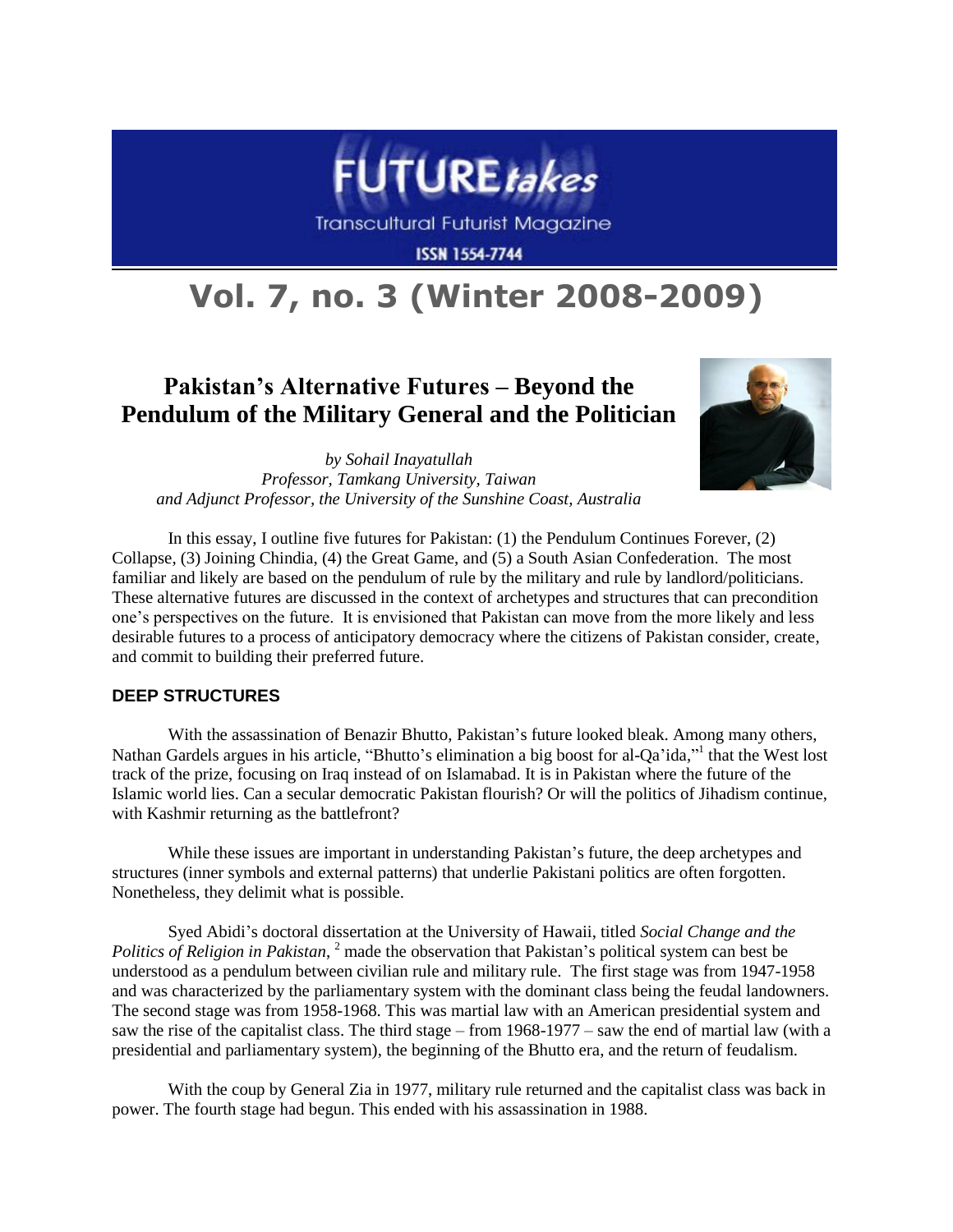The fifth stage was characterized by civilian rule (Benazir Bhutto and Nawaz Sharif) until Pervez Musharraf conducted his own coup in 1999 and began the sixth stage. With the events of 9/11, globalization and the rise of the Internet, this phase has seen the return of the capitalist class.

In 2008 the seventh stage of Pakistan's politics appears to have begun. The military era has ended and the civilians are back in power with Asif Ali Zardari as President. While the death of Benazir Bhutto is destabilizing, it does not challenge the deeper structure of Pakistan's politics. Pakistan thus swings back and forth between military and civilian rule and between feudal and capitalist economies. The archetypes are the military general and the politician/landlord.

But why has Pakistan been dominated by the poles of military and civilian power – and why the pendulum between these two poles? In his classic *State and Democracy in Pakistan,* 3 noted political scientist and human rights advocate, Dr. C. Inayatullah argues that one creates the conditions for the other: "As the military became more independent and powerful controlling national politics, its top brass developed an ideology and a set of perceptions to justify their political role. Politics was projected as an irrational, disorderly, inefficient and corrupt method of running the affairs of society compared with the rational, efficient, quick and clean way the military runs itself."<sup>4</sup> They believed they were morally bound to overthrow politicians if the politicians threatened the independence of the nation or if they meddled in the internal affairs of the military. As guardians of the nation, they believe they have the right to rule the nation. Once the civilians come into power, feeling threatened by the military, they attempt to control them. As well, with their feudal roots, a pattern of patronage and corruption sets in. This invites protests from other political parties, often leading to violence. Eventually to stop the violence and decay – when there is weakness, and public contempt of the political party – the military rises up and takes over. Weaknesses emerge from various factors – internal politics, feudal politics, corruption, and external threats, with the particular cause changing over time.

Following Pitirim Sorokin's<sup>5</sup> theory of social change, each system overreaches, becomes more corrupt, focuses on its own survival, or makes long term decisions that may prove unpopular in domestic politics (for example, peace in Kashmir, dismantling of extremist Islam), and then the other group comes in. Both have created a pendulum that benefits only their own strategies and worldview.

#### **ARCHETYPES**

Moving away from structural analysis and towards archetypes, these two poles represent different selves of Pakistan. The first is orderly, rational and in control – the general. The second is land-based, social, and at times chaotic. While it challenges military rule, it has its own structure of authority, even as it claims the authority of people's power.

At the level of archetypes, the back and forth dynamic works because in this sense one is the British adult and the second is the "Indian" adolescent challenging British rule. However, and this is the key, once the political challenger takes over the mantle of power, he or she has been unable to escape the shadow of the general – thus, Zulfikar Ali Bhutto became authoritarian himself, as have others. They move quickly from the teenager challenging power and authority to the feudal lord. The lord is also very male and foundationally hierarchical.

But there are two other roles in this field of power. What has stayed stable in Pakistan history is a third archetype – the bureaucrat in his suit and tie. The bureaucracy has remained strong throughout Pakistan's history, as it is the trusted and stable servant of the powerful adult. Thus the executive has prospered while other political institutions – courts, for example – and the rest of civil society have remained weak. When politicians have ruled, the system has remained tied to its feudal past, i.e. strong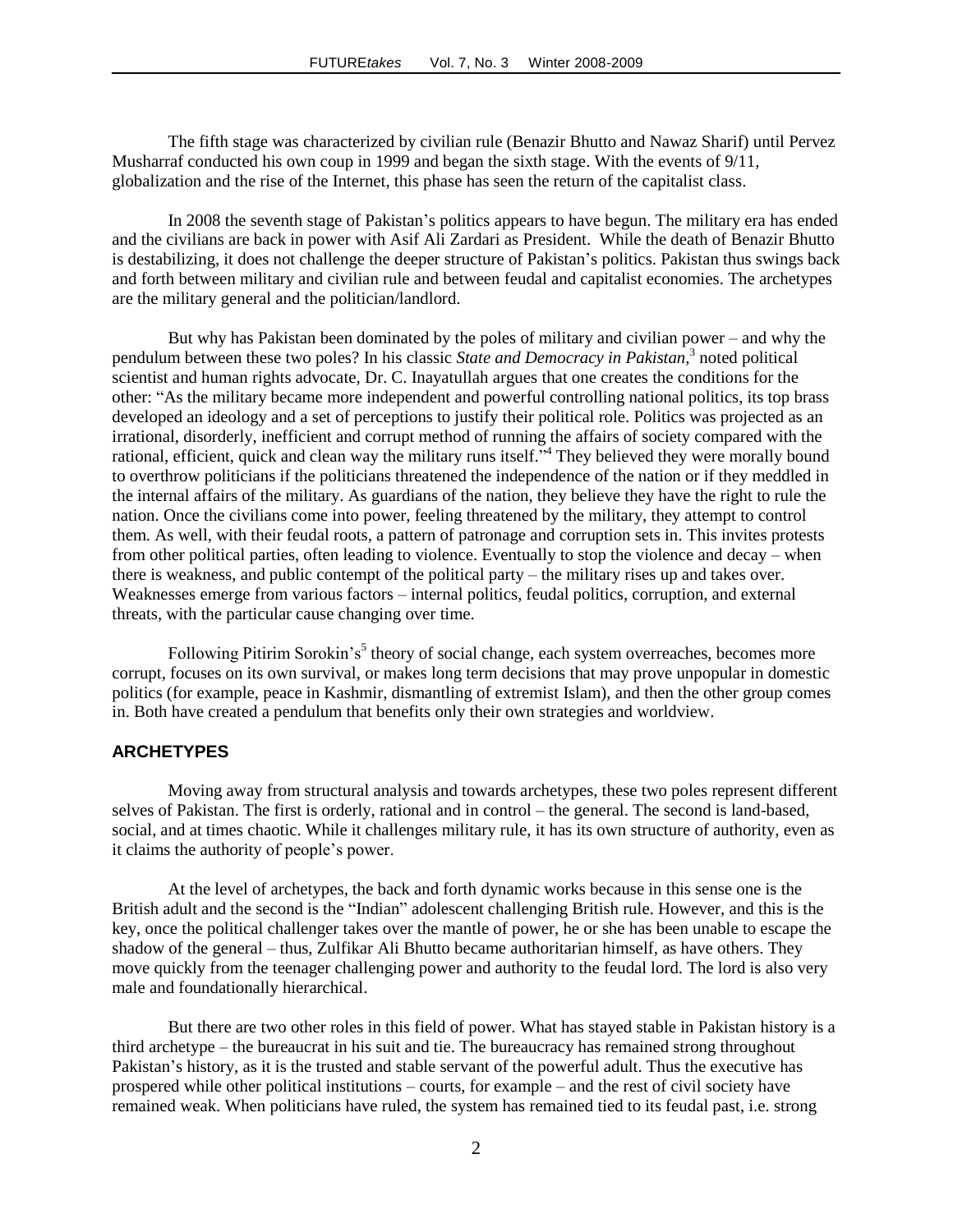lines of hierarchy, strong patronage to supporters. Thus, the citizen as archetype has remained out of power – or expressed himself via chaotic power – while other structures have taken their places in power. The bureaucrat has been tied to "red tape," using rules to privilege himself, instead of "green tape," using rules to create a better and innovative society.

There are thus four positions –military rule, chaotic people's power that overthrows the ruler, the politician qua feudal lord, and the bureaucrat who ensures smooth transitions between all these types. Of course, it is arguable that political leaders have been far more democratic and the military creates the conditions for chaos (and thus justifies its dictatorial rule), since political rulers maintain their power through their feudal ties. Thus we see the dynastic nature of the Pakistan Peoples Party (PPP).

When the general stays too long, he invites the shadow self, equally violent. This is the *mujahidin* fighter, the *jihadist*, for example. They use military force but as power is asymmetrical, chaos works best for them. The jihadists do not need the bureaucrat; rather it is mullah who inspires them. Of course, if the extremists did come into power, then they, to implement their policies, would rely on the bureaucrats. The mullah, afraid that his story has become totally undervalued in the modernized and globalized world, has returned to past caliphate glories instead of moving toward wisdom and creating a novel future. He links with the jihadist to take over the entire system.

Each one of these archetypes has two sides – the general can be protective and moral (the enlightened despot) or can be amoral, staying too long, clinging to power, assaulting human rights, and using religion or strategy to stay in power. The feudal lord can equally be protective or can stay too long and use his or her power for personal gain. The citizen can be chaotic or can bring social capital to the nation.

### **ALTERNATIVE FUTURES**

What then are Pakistan's alternative futures?<sup>6</sup>

- 1. **The pendulum continues forever**. This would mean that after this particular civilian cycle, there would be another military coup in 7-10 years. Politicians will have some luck in ridding Pakistan of extremist fundamentalists, but old scores between the PPP and the Pakistan Muslim League or between the PPP and the military will still need to be settled. Issues of justice and revenge will continue and just as Pakistan's economy is about to take off, another crisis will set in. Citizens will rally but then when they see no real change will become despondent. "Nothing is possible here," or a similar catch phrase will be the inner story. Globalization will not go away but the politics would swing between growth and equity.
- 2. **Collapse** this is the most feared scenario for all, particularly in the West. Civil war in Pakistan (the provinces going their own way), the inability to stop jihadism, Al Qa'ida or their friends finding some nukes, not to mention the global challenges of climate change, all lead to a slow decline destined for collapse. And if the challenge from the Pakistani and Afghani Taliban is resolved, the frontline will switch to half-century old war in Kashmir. Capital flies away, economic development slows down and Pakistan becomes a nation of competing tribes. Women in this future are particularly vulnerable as the battle between religious and secularists throughout the Islamic (Arab influenced world) is fought over the "body" of the female. Is she a person unto herself or does the strong male (feudal lord, ruler, mullah) need to protect and control? In the collapse, chaos would reign. Over time, and perhaps even quite quickly, a strong military leader is likely to rise (the Napoleon scenario), but can the great leader unite all the tribes (the challenge facing Afghanistan today)?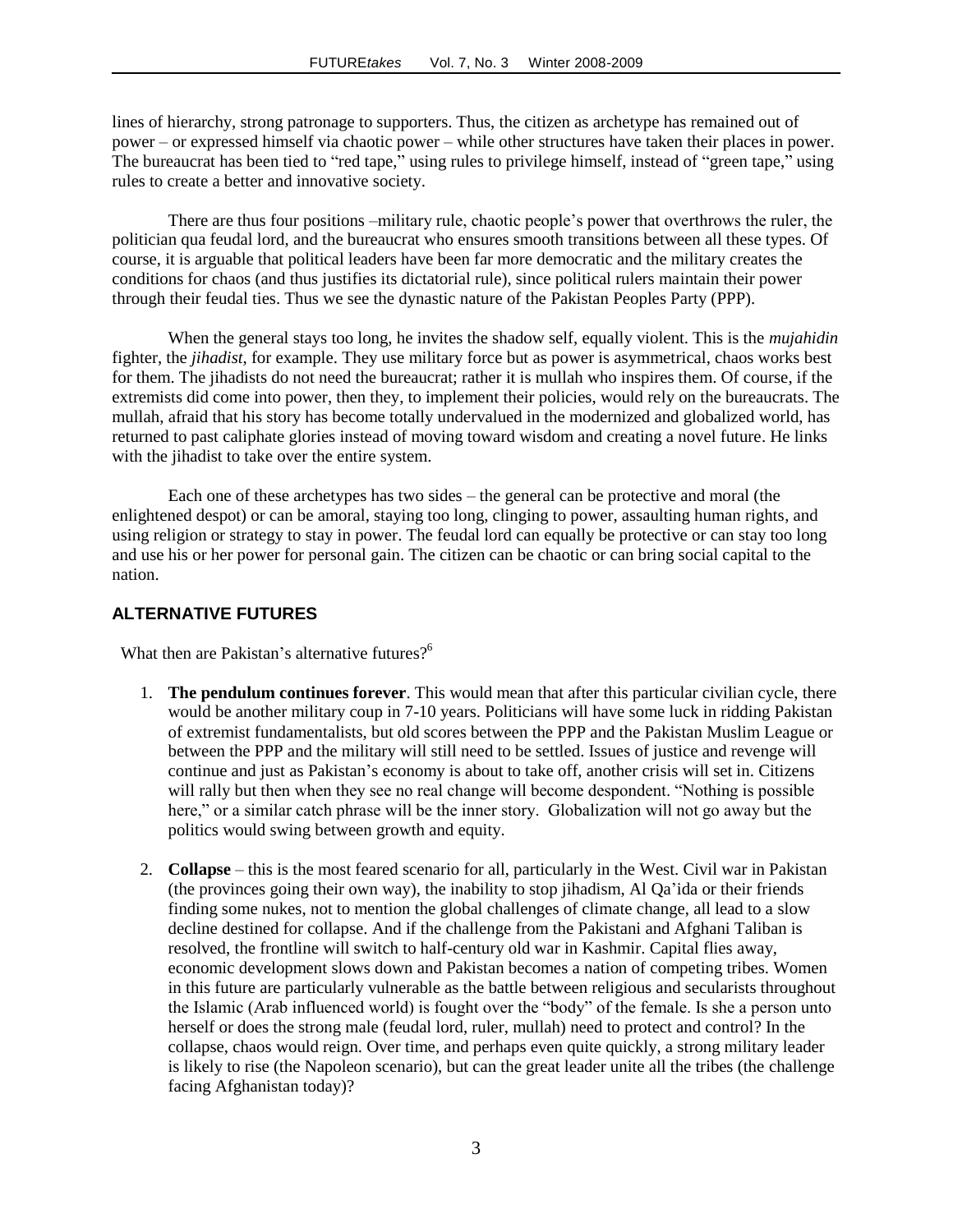- 3. **Joining Chindia**. With India likely to move into the ranks of the G-8 by 2020, gaining a permanent UN Security Council Position, Pakistan's only hope in this scenario is to link in every possible way with India and China – or Chindia. Certainly Pakistan will favor the China part of the amazing rise, but in any case, in this future, economic growth is far more important than ideological struggles. To move in this direction, the Singapore or Malaysian model may be adopted. This model is characterized by a clear vision of the future, transparency; breakup of the feudal system, limited democracy (one party rule), and creatively finding a niche role in the global economy, and then using that as a springboard to becoming a global player. However, the India example shows that economic rise is possible outside the East Asian model. In any case, this future is hopeful but requires investment in infrastructure and a favoring of globalized capitalism. Instead of lamenting the colonial past in this Chindia future, Pakistan creates its own transnational corporations. Politics moves from focusing on old wrongs (Kashmir, for example) to desired futures. Instead of Chindia, Chindistan is created.<sup>7</sup>
- 4. The fourth scenario is **the Great Game.<sup>8</sup>** Pakistan remains a pawn, moved around for the strategic and ideological purposes of the great powers. Whether in proxy wars against the Russians or against 9/11 jihadis or whoever may be next, Pakistan's capacity to influence its future is low or non-existent. At best, it can only rent out its military, or territory, for others' battles. In this future (as in the current present), the rental receipts do not lead to even development –they merely enrich those getting the rent, generally the military. The national game becomes not how to transform the great game but how to get a piece of the action, legitimately or illegitimately. Those not part of the money game sing songs of grand conspiracies. These songs take away agency. While Pakistan has a dependency relationship with the rest of the world, citizens have a dependency – that is, child/adult – relationship with the government, expecting it to solve each and every problem, without taking responsibility for their own actions and blaming the government when it fails. At the collective level, Pakistan remains rudderless, evoking the words of the founder, but unable to follow through with action**.**
- 5. **A Wiser South-Asian Confederation**. 9 The challenges Pakistan faces are similar to what other countries in the region face – religious extremism, climate change, poverty, corruption, deep inequity, stale futures, and less than helpful archetypes. In this future, the only way forward is towards an EU model of slow but inevitable integration. While this may seem too positive and far away, it is not impossible. Each country needs the help of others to solve their problems. None can go it alone, and each can learn from the other. This requires learning, peace and mediation skills in all schools; moving toward the sustainability development agenda; developing agreements in security, water, and energy to begin with; and a focus on the desired future and not on past injustices. Gender equity and systemic and deep cultural levels is foundational for this future. This future also requires an archetype that is neither the male general nor feudal lord nor the rebellious teenager, but the wise person, perhaps the *Globo sapiens*. <sup>10</sup> Fortunately, the south Asian tradition is steeped with wisdom. Can this imagination be drawn on to create a different future? Already in Pakistan, there are hundreds of groups and thousands of individuals working on this vision. What is needed is systemic support for this future, and a move away from focusing on past injustices.

Moreover, can the mullah who is focused on religion for tribal power become the wise sage, the Sufi or *pir* focused on transformative power? Can other roles as well be transformed? For example, can the consumer become the producer, the client the citizen, the child the adult? And perhaps, as in East Asia, can new myths be created through grounded realities such as the economic miracle, which has now created new stories of social capacity and new identities? Pakistan was on the verge of this future in the early 1960s, and it is possible to rediscover this pathway.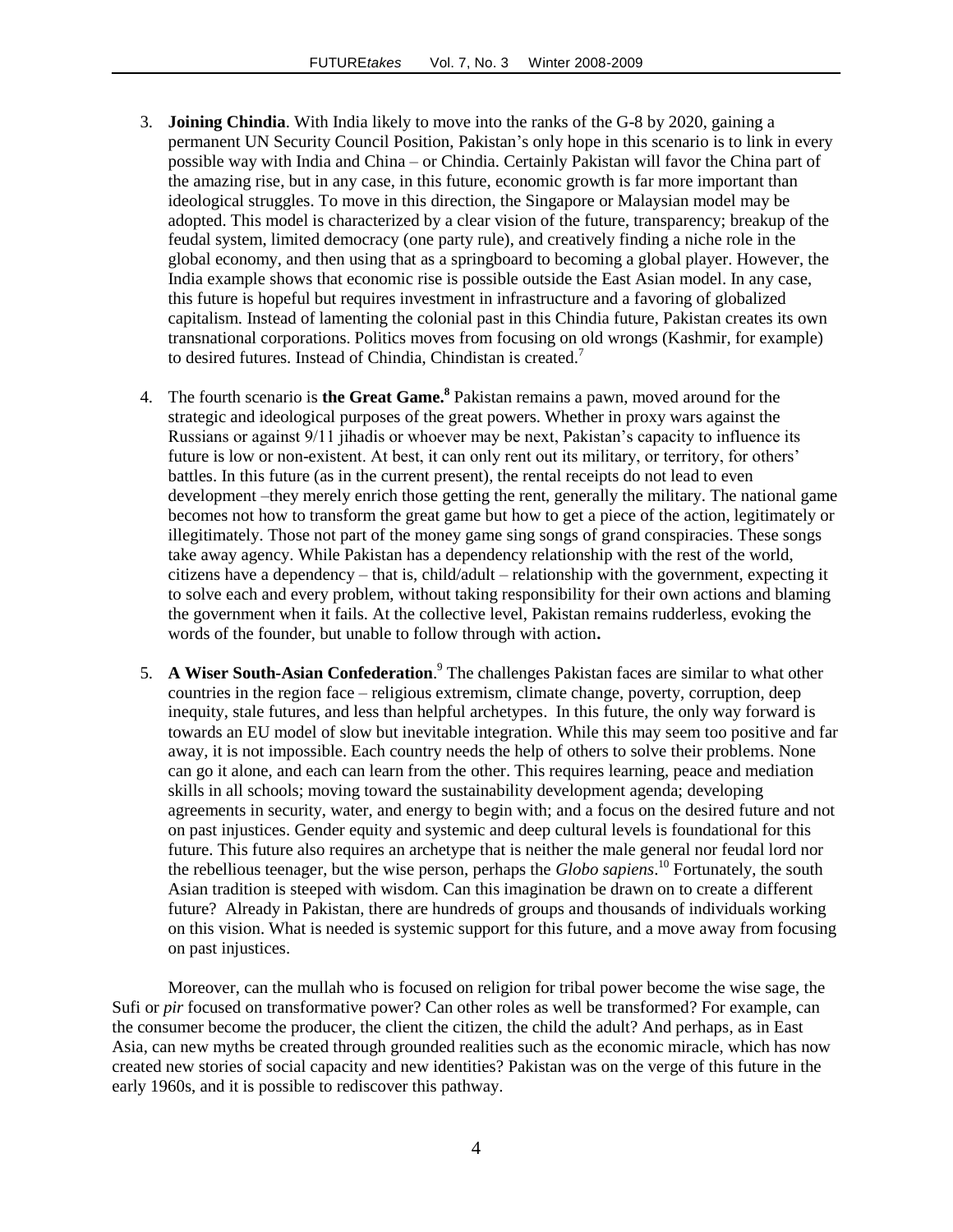## **THE PLANETARY CHALLENGE**

If an alternative future for Pakistan is not created, the pendulum will continue with collapse always being in the background. Moreover, in the world we now live in, a weakness or pathology in any part of the planetary system threatens everyone. Pakistan's futures are part of the planet's futures – we all need to transform.

This transformation in Pakistan needs to be part of a multi-leveled futures visioning process – true citizen anticipatory democracy. Given the illiteracy in the nation, using television, radio, DVDs offer a way to present scenarios of Pakistan's possible futures. Citizens can critique them and offer their own preferred futures (in some detail, not the grand ideas approach) as to how they wish their lives to be in 2020 and what needs to be done today to move in that direction. In parallel with a citizen participatory process, a rigorous academic process can collect data to provide evidence of preferred, feared and alternative Pakistani futures. Finally, leaders can be consulted, since they can help provide inspiration. The process can thus move toward an anticipatory democracy that includes electoral and participatory democracy. Without these steps, foresight becomes merely another activity of the planning commission or a part of a military and political strategy that marginalizes opposing perspectives. Foresight itself then becomes part of the pendulum. However, too much is at stake to allow this to happen or to otherwise permit the current trajectory to continue. An alternative is needed and is possible.

<sup>3</sup> C. Iyanatullah, *State and Democracy in Pakistan.* Lahore, Vanguard Books, 1997. Dr. C. Inayatullah is with the Council of Social Sciences, Islamabad Pakistan. Dr Inayatullah <uinayat@dsl.net.pk>

 $\overline{a}$ 

<sup>8</sup> I am indebted to Zeenia Satti at **zeenia** satti@yahoo.com for this scenario.

 $10$  I am indebted to Patricia Kelly for this term. I also wish to thank Dr. Kelly for editing earlier drafts of this article.

*Professor Sohail Inayatullah is a political scientist/futurist associated with Tamkang University, Taiwan (Graduate Institute for Futures Studies), University of the Sunshine Coast (Faculty of Arts and Social Sciences), and Prout College (proutcollege.org). He has authored/edited twenty books and CD ROMs, including* Youth Futures*;* Macrohistory and Macrohistorians*;* Questioning the Future*;* The Causal Layered Analysis Reader*; and* The University in Transformation*. Inayatullah has authored over 300 refereed journal articles, book chapters and magazine editorials. In addition, he is theme editor (Globalization and World Systems) of the UNESCO Encyclopedia of Life Support Systems and has contributed articles to the* Macmillan Encyclopedia of Futures Studie*s and the* Routledge Encyclopedia of Indian Philosophy*.*

*Internationally, among other groups, Professor Inayatullah has presented to the European Commission, UNESCO, the Organization of Islamic Conference, APEC, the Thai Capital Markets Academy, the Ministry of Trade and Investment of the Singapore government, the Ministry of Education of the* 

*<sup>1</sup>* Nathan Gardels, "Bhutto's elimination a big boost for al-Qa'ida," *The Australian*, 4 January 2008, 4.

<sup>2</sup> Syed Masoom Abidi, *Social change and the politics of religion in Pakistan*. PhD Thesis. Department of Political Science, University of Hawaii. Honolulu, Hawaii. May 1999.

<sup>4</sup> *Ibid*., p. 137.

<sup>5</sup> Pitirim Sorokin, *Dynamics of Social Change*. Boston, Porter Sargent, 1957.

<sup>6</sup> See Sohail Inayatullah, "Images of Pakistan's Future," *Futures* (Vol. 24, No. 9, 1992), 867-878. Also available at www.metafuture.org.

<sup>&</sup>lt;sup>7</sup> I am indebted to Clem Bezold for this term. Institute of Alternative Futures - <cbezold@altfutures.com>

<sup>9</sup> For earlier versions of this image, see, Sohail Inayatullah, Guest Editor, *Futures*, Special Issue titled, "The Futures of South Asia," November 1992.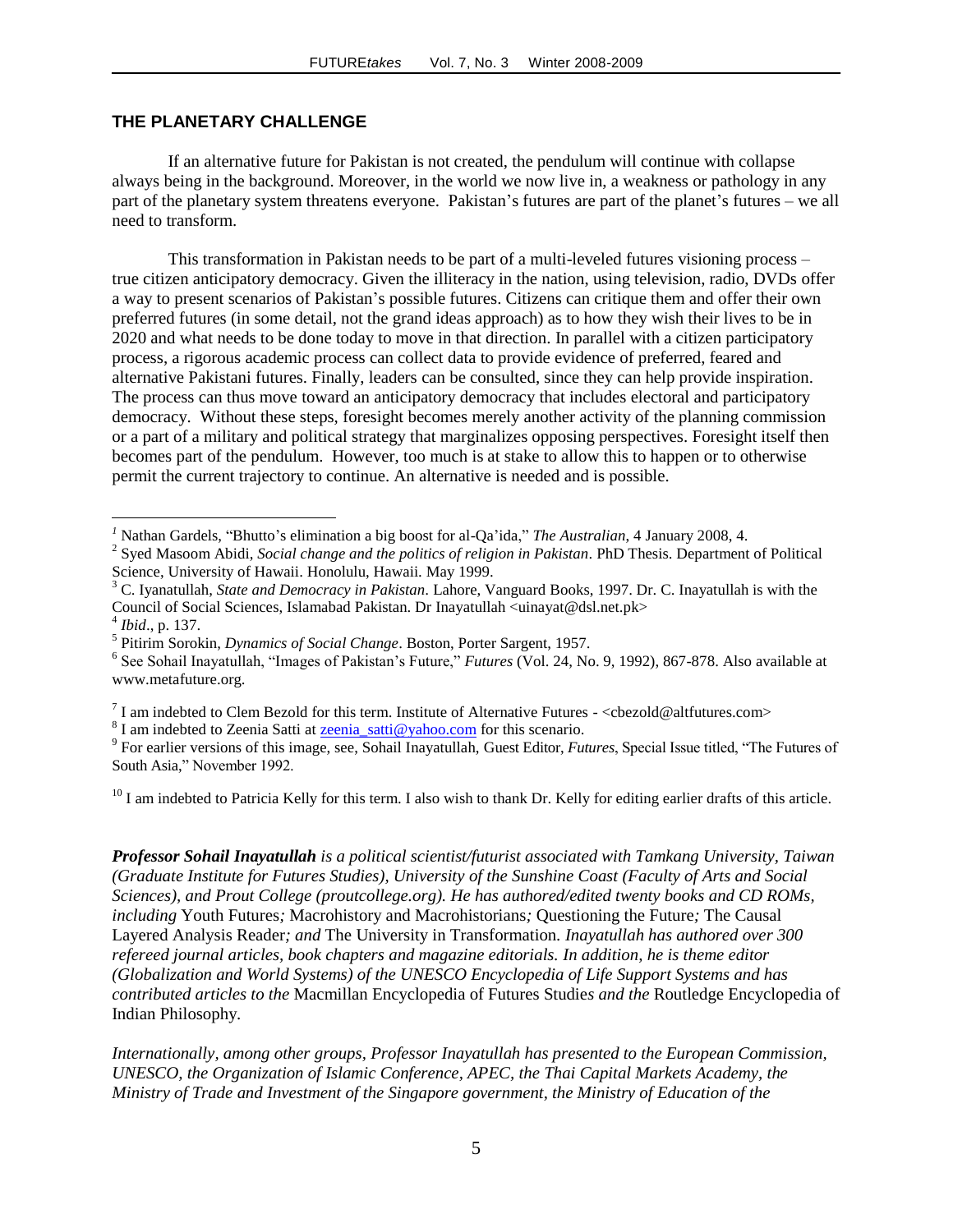*Malaysian government, the European Academic Cooperation Association, University Sains Malaysia, and Ministries of numerous governments. In Australia, along with presentations to local, state and federal departments of government he has conducted futures workshops for dozens of educational organizations and corporations. He can be contacted at [s.inayatullah@qut.edu.au](http://mail.futuretakes.org/scripts/mail/compose.mail?compose=1&.ob=0af606bf3e7a8e78a3869ca5d51e3c3a09570994&composeto=s.inayatullah%40qut.edu.au) and his Web site is [www.metafuture.org.](http://www.metafuture.org/)*

*POINTS FOR THE CLASSROOM (send comments to [forum@futuretakes.org\)](mailto:forum@futuretakes.org):*

 $\overline{a}$ 

- *Iyanatullah mentions focusing on old wrongs and a nostalgia for past caliphate glories. Similar nostalgia can be found within other nations. To what extent will such elements of the past continue to influence the future and perspectives on the future?*
- *Iyanatullah refers to four archetypes that have influenced Pakistani government and*  society. Which archetypes are influencing your part of the world today, how relevant will *they remain, and what new archetypes will emerge within the next fifteen years?*
- *In the "Great Game" future scenario for Pakistan that Iyanatullah presents, people expect government "to solve each and every problem, without taking responsibility for their own actions and blaming the government when it fails." In various other countries, a change in government is often accompanied by high expectations. In 2020, will high expectations of government (or similar entity) characterize your part of the world?*
- *In what ways will education, educational methodology, and the type of education – for example, skills cultivated (e.g., "left brain," "right brain") – influence the evolutionary course of societies within the next 25 years?*
- *Feudalism is discussed at length in this article. Is feudalism a common stage in a nation's (people's) development? (Also see Halal article on global maturity, this issue.) Related question: what is the next wealth? First it was land, then capital, now information. What is next?*
- *Iyanatullah states that Pakistan was "on the verge of this future in the early 1960s." Identify the drivers, "wild cards," and other developments that may have changed the course of events.*
- *Iyanatullah characterizes the recent history of Pakistan as a pendulum of the military general and the politician, and he mentions Pitirim Sorokin's theory of social change in which overreach is followed by correction. In another article (this issue), Professor Halal refers to a political pendulum, and others have used this metaphor to characterize nations that have two dominant political parties or competing constituencies (e.g., "management" and "labor"). In 2015, to what extent will the pendulum characterize governance in your part of the world, or will another mechanism of social change prevail?*
- *Two of the scenarios presented herein, "Joining Chindia" and "A Wiser South-Asian*   $\bullet$ *Confederation," involve different degrees of integration into a larger regional entity. Within the next ten years, will trans-national regional entities replace the nation-state as a source of governance, identity, and perhaps trade? Conversely, will the coming years see more tribalism, semi-autonomous communities, or other smaller-scale entities? In*